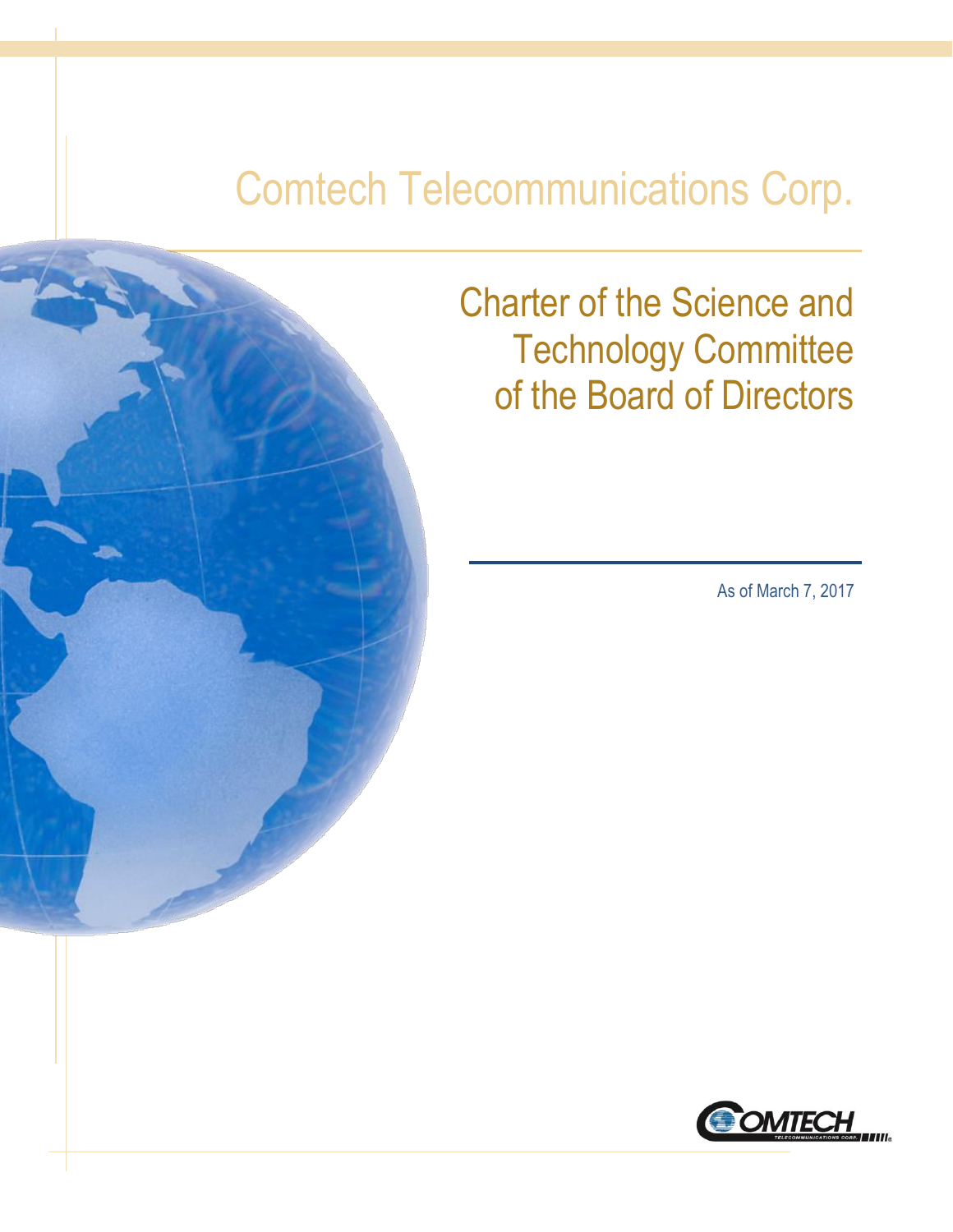## **Purpose**

The purpose of the Science and Technology Committee (the "Committee") of the Board of Directors (the "Board") of Comtech Telecommunications Corp. ("Comtech" or the "Company") is to report to and assist the Board of Directors of Comtech in the general oversight of significant scientific and technological aspects of the Company's businesses and operations.

## **Membership and Procedures**

#### **Membership and Appointments**

Members of the Committee shall be appointed by the Board and may be removed by the Board. The Committee shall be comprised of three or more members of the Board.

#### **Committee Chairperson**

The Board shall designate one member of the Committee to act as Chairperson of the Committee. The Committee member so designated shall Chair all meetings of the Committee. The Chairperson may perform such other committee activities as from time to time are requested by the other committee members or as circumstances indicate.

#### **Committee Meetings**

The Committee will meet formally at least three times each fiscal year. At the discretion of the Chairperson of the Committee, members of the Committee will meet at least once a year in executive session.

#### **Duties and Responsibilities**

The following shall be the common recurring duties and responsibilities of the Committee in carrying out its functions. These duties and responsibilities are set forth in this charter as a guide to the Committee with the understanding that the Committee may alter or supplement them as appropriate.

- Review and make recommendations regarding Company's overall technology strategy, and the effectiveness of its research, development and manufacturing programs.
- Serve as a resource and provide oversite, as needed, regarding scientific and technological aspects of new product development.
- Assist the Board in identifying and understanding emerging science and technology issues that may impact the Company's overall business strategy.
- Review the science and technology aspects of significant business developments and acquisition opportunities.